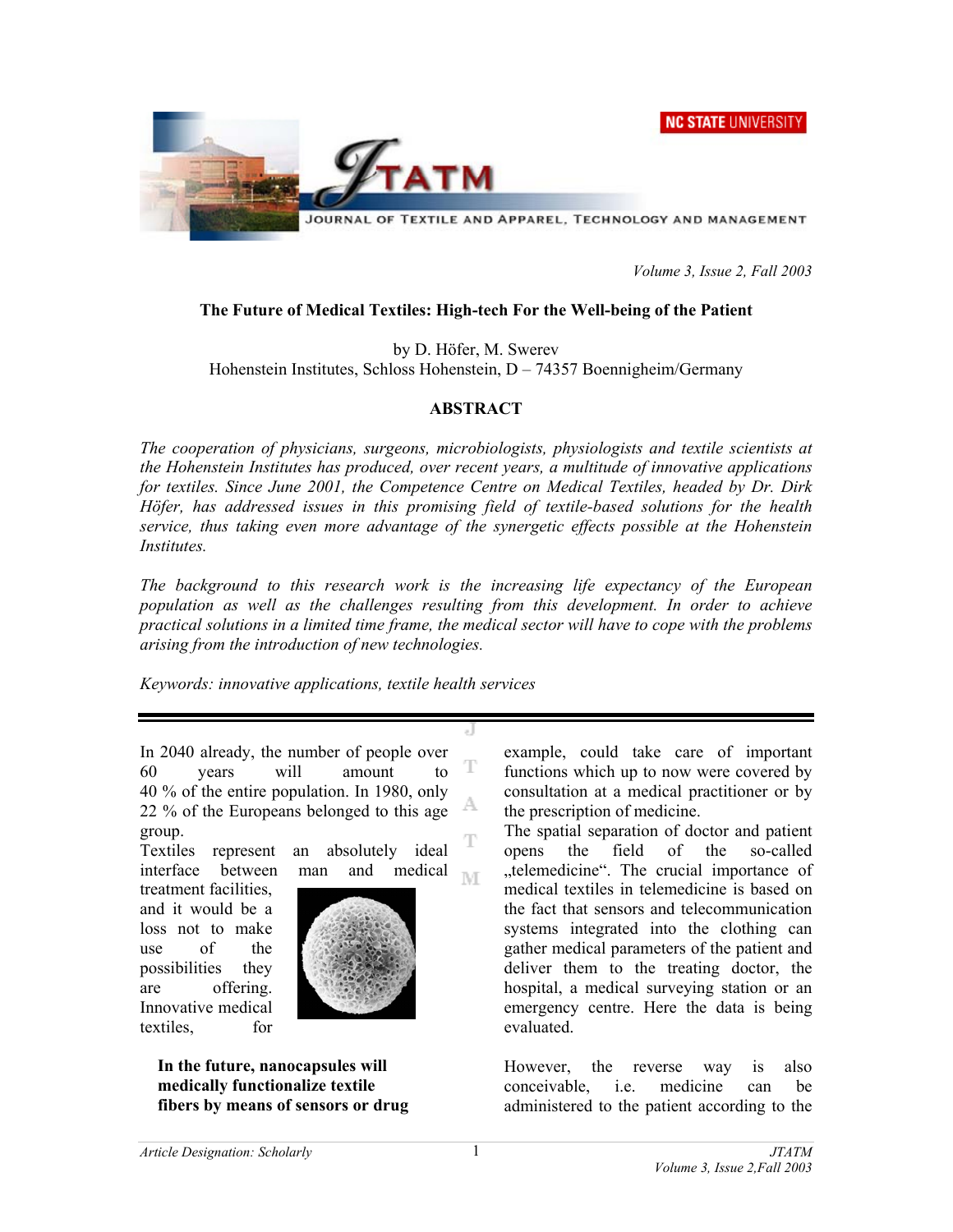medical advice by special drug-releasing textiles or integrated electronics. Such technologies would allow permanent medical monitoring and optimal medical care especially for older and chronically ill persons, without time-consuming and costintensive visits to the doctor or hospital stays. Moreover, they would provide an enormous gain in safety and quality of life for the patients, since the monitoring of body functions can even be used outside the own flat.



## **At the Hohenstein Institutes skin equivalents are used to evaluate the functions of medical textiles.**

Telemedicine could thus play a key role in lowering the rocketing costs in the public health service without making any concessions to the quality of the treatment. First precursors to "intelligent textiles" (I-Wear) have already been presented on several expert meetings, e. g. the so-called "life shirt" offering fundamental functions for an effective health monitoring. Integrated sensors make it possible to record heart sounds, the respiratory rate as well as the body posture. After being gathered these data can be transmitted to a doctor. So far, A however, the "life shirt" is an extremely unwieldy and expensive prototype.  $\mathbb T$ 

Within the next few years, new innovative key technologies such as the microsystem technology (MST) and the nano technology are expected to reduce health-parametersurveying sensors and drug-applying units to the size of a fiber diameter or even smaller. This would provide countless possibilities for a textile-based medical biometry, which is, so far and with existing technologies such as the "life shirt", impossible or hardly to accomplish. The "intelligent clothing" of the future will be equipped with integrated micro-sensors helping to survey the most

important general health parameters such as body temperature, blood pressure, respiratory sounds and heart sounds, or will "report" changes of the patient's health status.

In principle, a well-directed control of biosignals is also imaginable, for example in the case of illness. Nano sensors applied to textiles could help to establish signs of illness such as enzyme concentrations in case of cardiac diseases, increased blood sugar level of diabetes patients or cholesterol values and nitric oxide concentration in case of strokes or Alzheimer's disease. Hence, patients could be monitored more intensively during their illness.



**Presently, prototypes such as the "life shirt" are unwieldy and expensive. The application of nano sensors, however, will revolutionize technology within the next few years.** 

## Photo: Vivometrics

Fundamentally, drugs also belong to the biosignals that can be monitored by means of textiles. Analytical medical textiles could, for example, survey the blood and tissue concentration of certain drugs, or administer and control them by textile-integrated, miniaturised injectors. First, however, a textile-based form of medication by drugreleasing, nanocapsules-coated textiles has to be achieved. Nanocapsules are tiny hollow capsules consisting of different materials and with a diameter of the 10.000 part of a millimeter, in which drugs or cosmetics can be integrated and applied to

T

**NT**